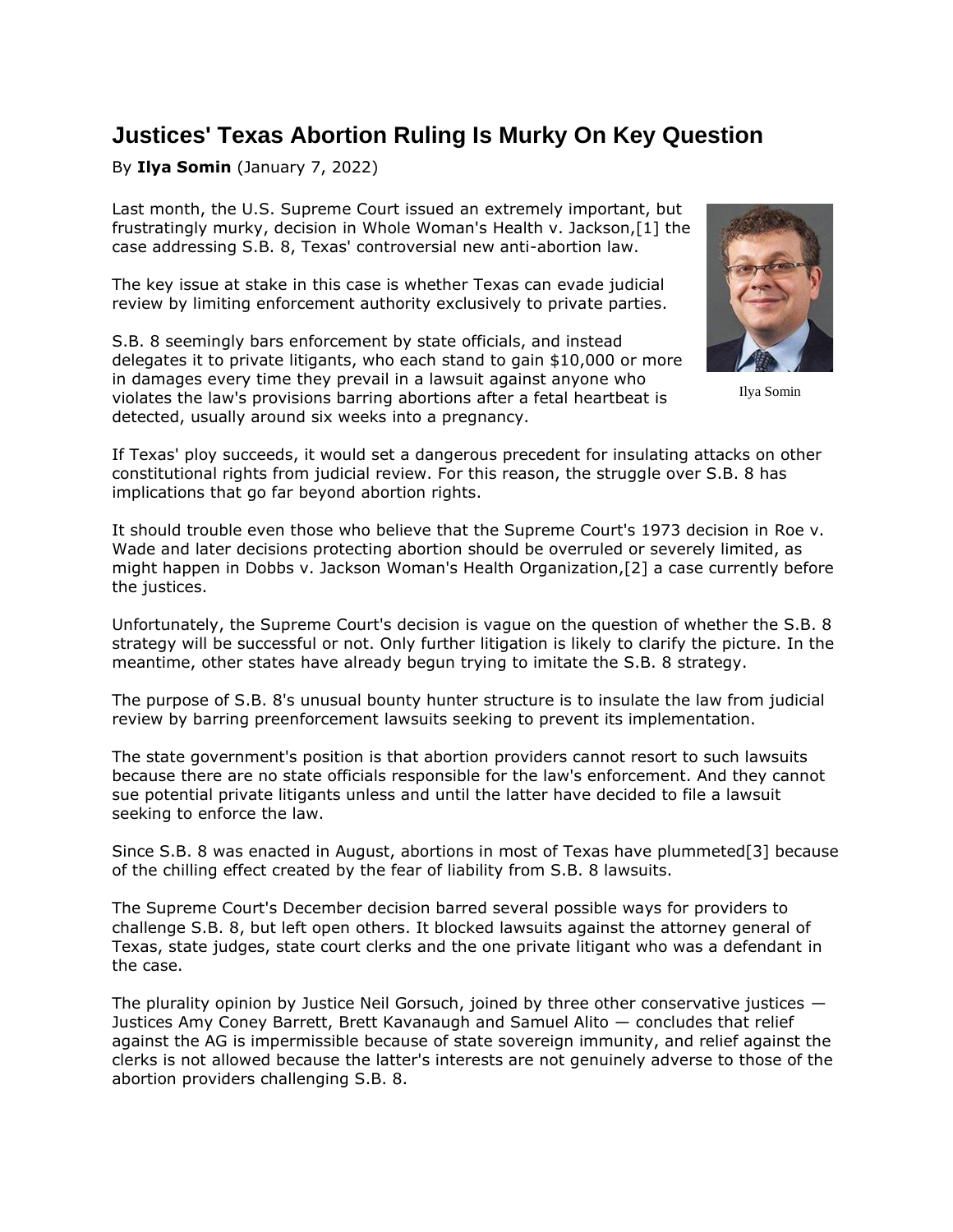Gorsuch contended that state court judges and clerks are not adverse to abortion providers, because the job of the former is merely to impartially consider cases, not support one side or the other.

On the other hand, Gorsuch concluded that the plaintiffs can bring a preenforcement action against state medical licensing officials. On this issue, eight of nine justices agreed with him — all but Justice Clarence Thomas.

Gorsuch reasoned that these licensing officials can be sued because they are indirectly tasked with enforcing S.B. 8 and other parts of Texas' Health and Safety Code by denying license applications and renewals to medical professionals who violate the law.

If the plaintiffs prevail in their lawsuit against the licensing officials, they will most likely be able to get an injunction that applies only against those defendants. But the precedent set can then potentially be used to defend against lawsuits by private S.B. 8 litigants, and thus might eliminate all or most of the chilling effect created by S.B. 8.

However, Texas has asked [U.S. Court of Appeals for the Fifth Circuit\[](https://www.law360.com/agencies/u-s-court-of-appeals-for-the-fifth-circuit)4] to certify the issue of whether the licensing officials really do have authority to discipline violators of S.B. 8 under Texas law, to the [Texas Supreme Court.](https://www.law360.com/agencies/texas-supreme-court) The case was argued before the Fifth Circuit on Friday.

If the Fifth Circuit agrees, the litigation could be prolonged for many weeks, as the state Supreme Court addresses that issue.

Moreover, Texas could potentially plug this hole in S.B. 8 by passing a law stripping the licensing officials of any such enforcement power.

This in turn raises the issue of how much enforcement authority state officials need to have before citizens can file preenforcement lawsuits against them in order to protect constitutional rights.

Gorsuch's opinion is frustratingly vague on this key point. Some observers believe the pathway he leaves for preenforcement litigation is extremely narrow. Law professor Jonathan Adler, for example, describes this as a "slim pathway,"[5] while professor Josh Blackman suggests it may be even narrower than that.[6]

Gorsuch's opinion may well create more leeway for anti-S.B. 8 plaintiffs than these commentators suggest. As Gorsuch explains, the medical-licensing officials are subject to preenforcement lawsuits because

[e]ach of these individuals is an executive licensing official who may or must take enforcement actions against the petitioners if they violate the terms of Texas's Health and Safety Code, including S. B. 8.

Specifically, he points out that they can enforce S.B. 8 because

Texas Occupational Code §164.055 ... states that the Texas Medical Board "shall take an appropriate disciplinary action against a physician who violates ... Chapter 171, Health and Safety Code," a part of Texas statutory law that includes S. B. 8.

Section 164.055 does not actually impose any criminal or civil liability against violators.[7] Instead, it merely instructs the Texas Medical Board to "take an appropriate disciplinary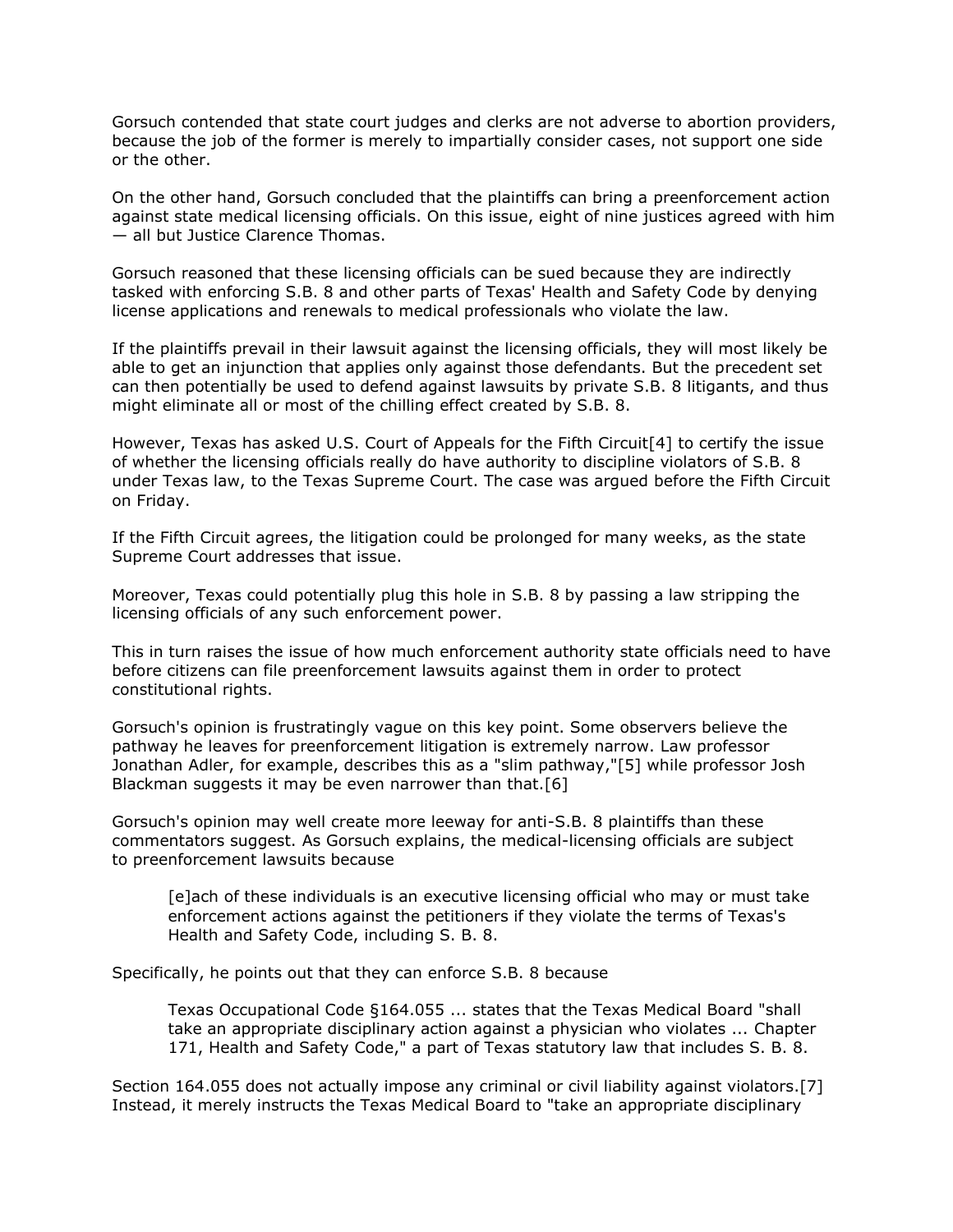action against a physician who violates" the relevant section of the Health and Safety Code, including S.B. 8.

The only harm the medical providers are likely to suffer is loss of an opportunity to apply for a license or license renewal.

While Section 164.055 appears to require the board take disciplinary action, Gorsuch's opinion suggests that such a mandate isn't necessary to allow preenforcement lawsuits. It is enough that the defendants be officials who "may or must" take enforcement action.

In the modern regulatory state, there is a vast array of state and local officials and regulatory bodies who can potentially deny permits, licenses or regulatory approvals to people and organizations based on all sorts of possible violations of law. Consider examples like zoning boards, licensing boards, health and safety inspectors, land use regulators and many, many others.

To be sure, Gorsuch notes that would-be plaintiffs must face a credible threat of enforcement action. But that doesn't necessarily mean there must be a high likelihood of such enforcement.

Even, say, a 5% chance might be a credible threat, especially in a context where the consequences of such an action might be severe, as in the loss or suspension of a valuable license.

It is also possible that Gorsuch's reasoning permits preenforcement lawsuits against officials charged with enforcing state court judgments after the fact. Examples include sheriffs and other similar law enforcement officials.

Recall that Gorsuch's reason for rejecting the idea of suing state court clerks is that clerks "serve to file cases as they arrive, not to participate as adversaries in those disputes."

But that obviously isn't true of sheriffs and other officials who enforce judgments after a case is over. Their duty is to enforce rulings in favor of the winning side. And doing so is necessarily adverse to the interests of the losers.

There are no sheriffs or other similar defendants in the current S.B. 8 case. But abortion providers might be able to bring lawsuits against them in the future. And the same goes for lawsuits against law enforcement officials tasked with enforcing judgments under future laws imitating S.B. 8.

If Gorsuch's logic permits lawsuits against officials charged with enforcing court decisions, it offers a way to defeat the S.B. 8 ploy that state governments cannot readily circumvent by limiting the power of specific officials.

All lawsuits — including those by private litigants — require enforcement mechanisms to be effective, and government officials unavoidably have some role in that process.

Unlike in the case of the Texas medical licensing officials, these enforcers cannot be taken out of the equation without fatally undermining the effectiveness of the state law in question.

Admittedly, it's possible to set out a more limited interpretation of Gorsuch's opinion than the one set out above. The range of officials subject to preenforcement lawsuits under his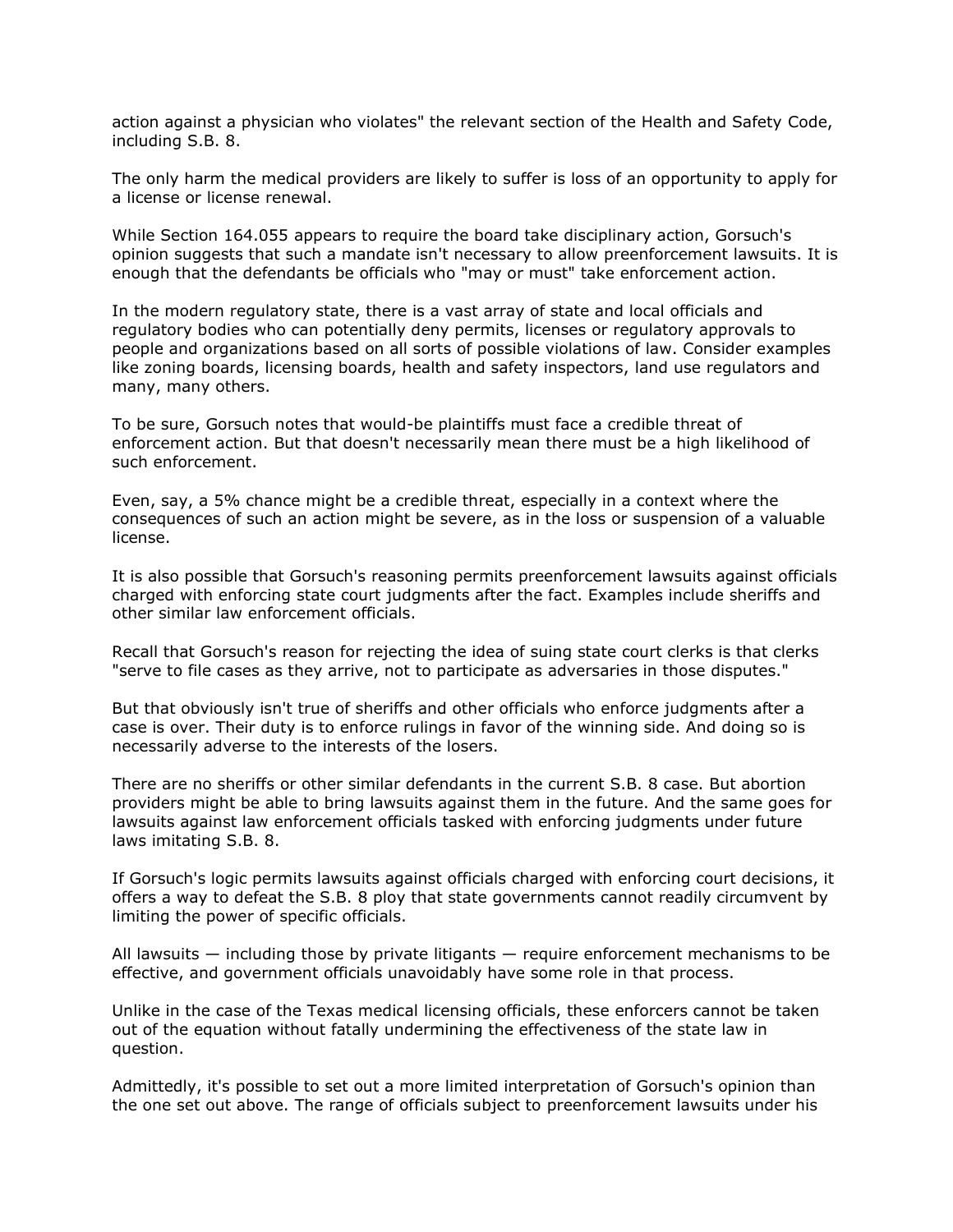logic is far from completely clear.

Much hinges on the answer to this question. Other states have already begun efforts to imitate Texas' strategy.

California Democratic Gov. Gavin Newsom has called for the enactment of an S.B. 8-style law targeting gun rights.[8]

Florida Republican Gov. Ron DeSantis is pushing through a law that would allow similar private lawsuits against schools that teach critical race theory and private employers that require employees to undergo racial awareness and sensitivity training.[9]

If enacted, the California law would be a threat to Second Amendment rights, while the Florida one would imperil the First Amendment free speech rights of employers.

But, if Texas can insulate its assault on abortion rights from judicial review, other states  $$ both red and blue — can and will do the same with laws intended to attack a wide range of other constitutional rights.

Rights valued by conservatives are no less threatened than those valued by liberals, and vice versa.

Moreover, many months might pass before federal courts ultimately clarify which officials can be sued to prevent enforcement of S.B. 8 schemes, and which cannot. It may take another Supreme Court decision to truly settle the issue.

Some conservatives might comfort themselves with the notion that S.B. 8-style laws will only threaten those constitutional rights that are not clearly protected by precedents the Supreme Court is unlikely to overturn or severely limit.

The conservative majority on the court may well overturn or limit Roe v. Wade, whereas it is unlikely to do the same with gun rights or freedom of speech.

But many constitutional rights have fuzzy boundaries, where there is room for judicial discretion in determining how far they extend. That is obviously true of gun rights, speech rights, property rights, freedom of religion and many, many others.

The resulting chilling effect is heightened by the unlimited extent of liability that states could potentially impose with S.B. 8-style laws. As Texas' solicitor general admitted in the oral argument,[10] there is no limit to the size of the fine a state can impose on its targets.

If the \$10,000 or more allowed by S.B. 8 doesn't create enough of a chilling effect on the right targeted by the state, the latter can up the ante to \$1 million or even more.

Indeed, even a small chance of incurring enormous liability may deter many people particularly private individuals, as well as small businesses and nonprofits — from exercising their constitutional rights.

Imagine an S.B. 8 imitation law that imposes \$1 million in liability on any person who possesses a handgun the state disapproves of, anyone who engages in hate speech or anyone who violates state-imposed restrictions on freedom of religion.

Conservatives who worry that blue states might force theologically conservative bakers and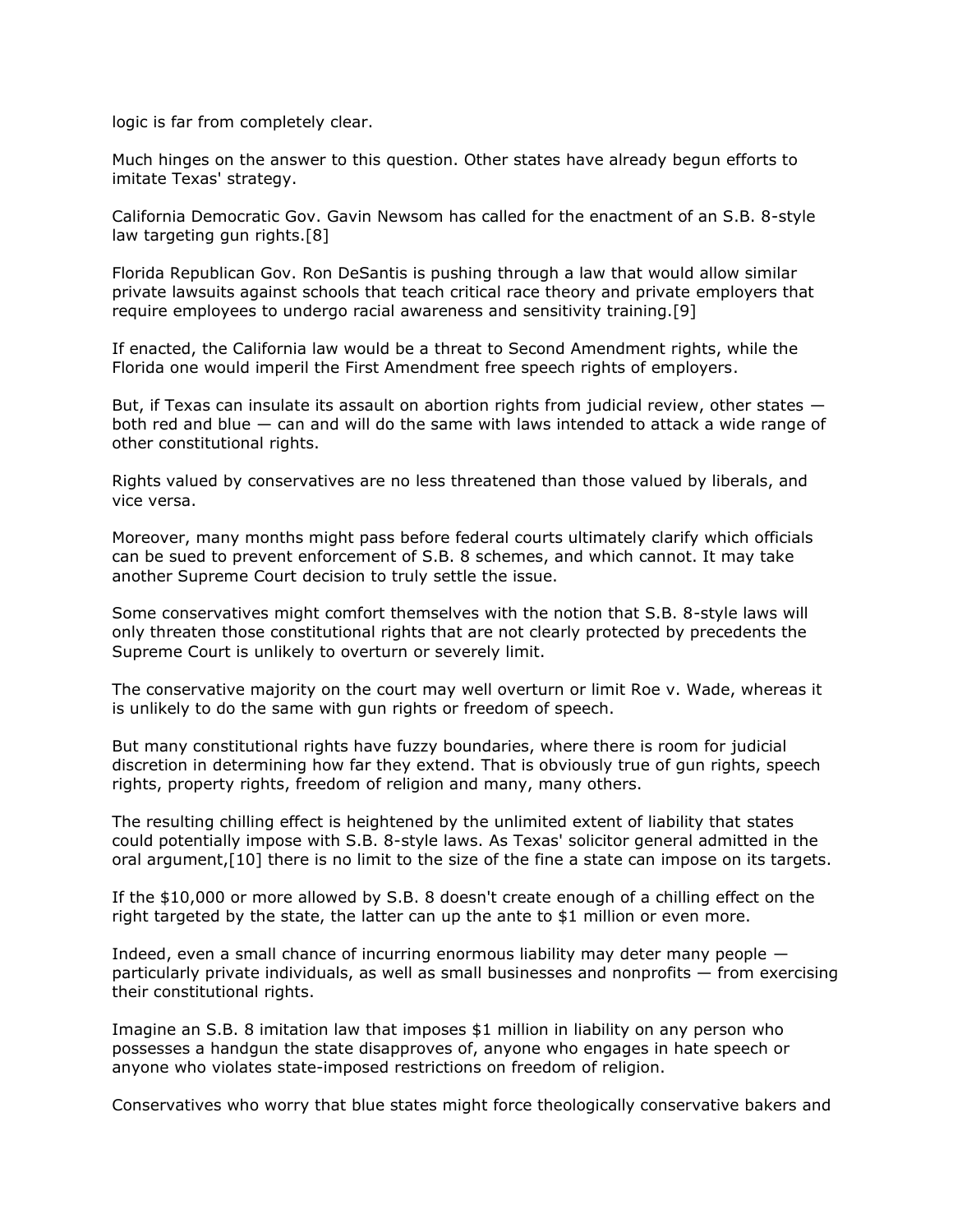artists to provide services for same-sex weddings might want to consider what will happen if those states can enact an S.B. 8-like law allowing anyone who wants to sue the recalcitrant baker for up to \$1 million in damages if he persists in refusing to bake that cake.

Preenforcement judicial review is often the only effective way to prevent such possibilities from creating grave chilling effects where many people have to preemptively surrender their rights before even getting a chance to litigate them.

Unfortunately, the court's murky decision makes it difficult to tell when such review will be available.

This problem could have been avoided if only the court had adopted the sensible position urged by Chief Justice John Roberts in his partial concurring opinion in the S.B. 8 case, which explains why the court should have allowed lawsuits to proceed against Texas state court clerks.

As he points out:

Court clerks … do not "usually" enforce a State's laws ... But by design, the mere threat of even unsuccessful suits brought under S. B. 8 chills constitutionally protected conduct, given the peculiar rules that the State has imposed. Under these circumstances, the court clerks who issue citations and docket S. B. 8 cases are unavoidably enlisted in the scheme to enforce S. B. 8's unconstitutional provisions, and thus are sufficiently [connected] to such enforcement to be proper defendants.

In its excellent amicus brief[11] in the case, the Firearms Policy Coalition urged an alternative, even better approach: doing away with sovereign immunity limitations on suing state officials for violating constitutional rights protected by the 14th Amendment.

As the FPC explains, these restrictions have no basis in the text and original meaning of the Constitution, and they go against the central purpose of the amendment, which was to ensure effective enforcement of constitutional rights against state governments, including through federal courts.

The FPC's opposition to S.B. 8 is also yet another sign that the law menaces far more than just abortion rights. The FPC, as its name implies, is a conservative-leaning group concerned about threats to gun rights.

Further federal litigation is not the only way to curb S.B. 8 and its potential imitations in other states.

A Texas state court recently ruled against S.B. 8 on state constitutional grounds,[12] though that decision will be reviewed by higher courts.

Similar laws in other states might be attacked under their state constitutions. But such rulings are necessarily limited to particular constitutional provisions in specific states.

Moreover, many state constitutions are easily amended, sometimes even by a narrow majority vote in a referendum. Thus, only federal court rulings are likely to provide a comprehensive nationwide solution to this menace.

Ultimately, the issues raised by the S.B. 8 case will only be fully resolved through later litigation.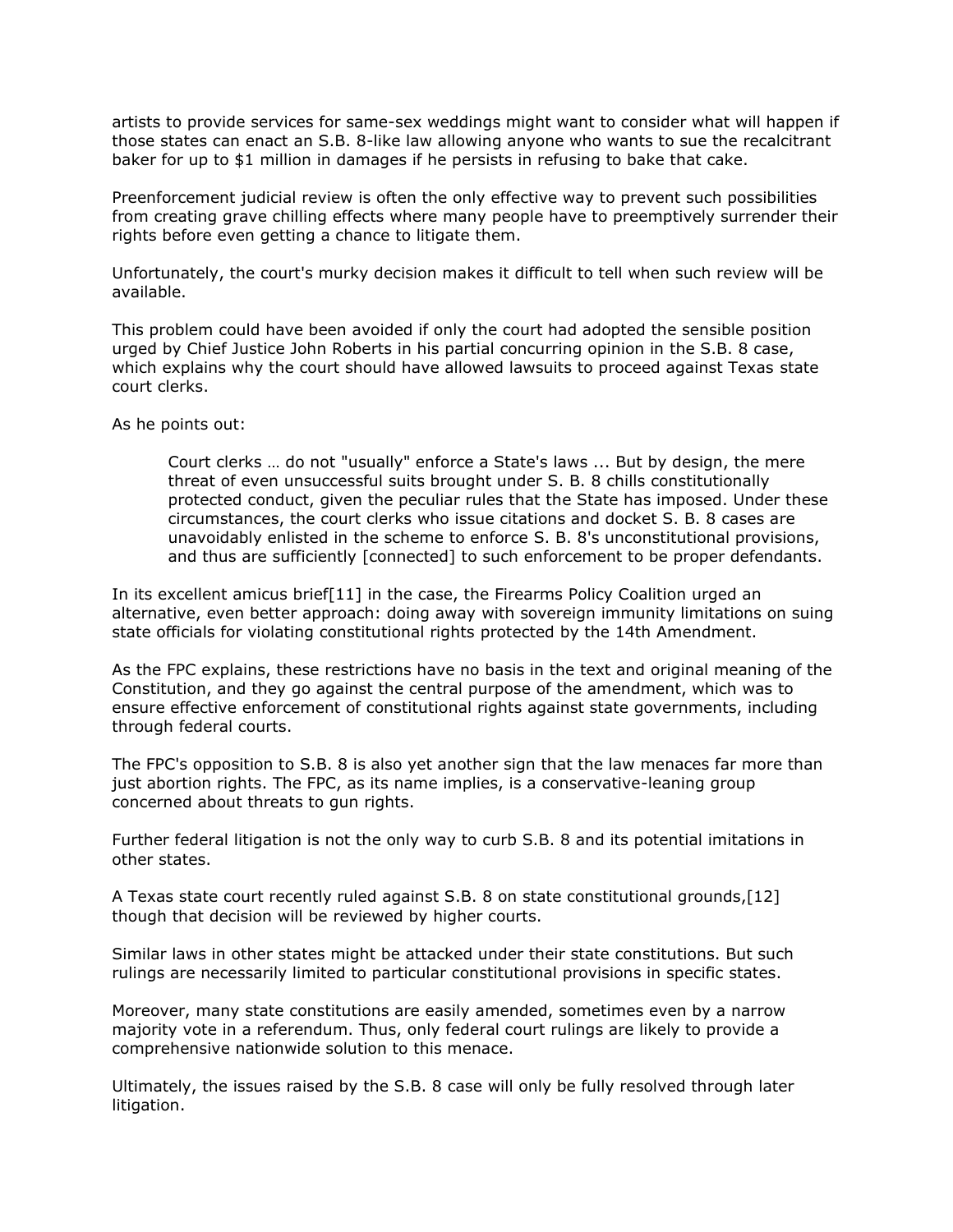The key question of which state officials can be sued to block enforcement of S.B. 8-style laws may well require another Supreme Court decision.

When and if such a case arises, we must hope that at least one of the five justices who joined the Gorsuch opinion will endorse a broad interpretation of the range of officials it subjects to lawsuits.

Fortunately, at least two of those justices  $-$  Kavanaugh and Barrett[13]  $-$  expressed grave concerns about the threat that S.B. 8-like laws posed to other constitutional rights.

As California and Florida have shown, that slippery slope has already begun to manifest itself. Hopefully, the Supreme Court will do a better job of curbing it the next time the justices consider the issue.

*[Ilya Somin](https://www.law.gmu.edu/faculty/directory/fulltime/somin_ilya) is a professor of law at George Mason University's Antonin Scalia Law School, and author of "Free to Move: Foot Voting, Migration and Political Freedom." Some material in this article is adapted from Somin's posts previously published on The Volokh Conspiracy law and politics blog.*

*The opinions expressed are those of the author(s) and do not necessarily reflect the views of the organization, or Portfolio Media Inc., or any of its or their respective affiliates. This article is for general information purposes and is not intended to be and should not be taken as legal advice.*

[1] [https://www.supremecourt.gov/opinions/21pdf/21-463\\_3ebh.pdf.](https://www.supremecourt.gov/opinions/21pdf/21-463_3ebh.pdf)

[2] [https://www.scotusblog.com/case-files/cases/dobbs-v-jackson-womens-health](https://www.scotusblog.com/case-files/cases/dobbs-v-jackson-womens-health-organization/)[organization/.](https://www.scotusblog.com/case-files/cases/dobbs-v-jackson-womens-health-organization/)

[3] [https://www.texastribune.org/2021/12/16/texas-abortion-law-legal-fight/.](https://www.texastribune.org/2021/12/16/texas-abortion-law-legal-fight/)

[4] [https://news.bloomberglaw.com/litigation/fifth-circuit-will-hear-texas-abortion-law](https://news.bloomberglaw.com/litigation/fifth-circuit-will-hear-texas-abortion-law-referral-jan-7)[referral-jan-7.](https://news.bloomberglaw.com/litigation/fifth-circuit-will-hear-texas-abortion-law-referral-jan-7)

[5] [https://reason.com/volokh/2021/12/10/breaking-supreme-court-allows-slim-pathway](https://reason.com/volokh/2021/12/10/breaking-supreme-court-allows-slim-pathway-to-challenge-texas-s-b-8/)[to-challenge-texas-s-b-8/.](https://reason.com/volokh/2021/12/10/breaking-supreme-court-allows-slim-pathway-to-challenge-texas-s-b-8/)

[6] [https://reason.com/volokh/2021/12/10/the-mechanics-of-whole-womans-health-v](https://reason.com/volokh/2021/12/10/the-mechanics-of-whole-womans-health-v-jackson-on-remand/)[jackson-on-remand/.](https://reason.com/volokh/2021/12/10/the-mechanics-of-whole-womans-health-v-jackson-on-remand/)

[7] https://texas.public.law/statutes/tex. occ. code section 164.055.

[8] [https://www.npr.org/2021/12/12/1063489922/california-governor-gavin-newsom](https://www.npr.org/2021/12/12/1063489922/california-governor-gavin-newsom-assault-weapons-ban-texas-abortion-law)[assault-weapons-ban-texas-abortion-law.](https://www.npr.org/2021/12/12/1063489922/california-governor-gavin-newsom-assault-weapons-ban-texas-abortion-law)

[9] [https://www.politico.com/states/florida/story/2021/12/15/desantis-targets-critical-race](https://www.politico.com/states/florida/story/2021/12/15/desantis-targets-critical-race-theory-with-bill-that-evokes-texas-abortion-bounties-1400102)[theory-with-bill-that-evokes-texas-abortion-bounties-1400102.](https://www.politico.com/states/florida/story/2021/12/15/desantis-targets-critical-race-theory-with-bill-that-evokes-texas-abortion-bounties-1400102)

[10] [https://reason.com/volokh/2021/11/01/abortion-providers-seem-likely-to-prevail-in](https://reason.com/volokh/2021/11/01/abortion-providers-seem-likely-to-prevail-in-texas-sb-8-case/)[texas-sb-8-case/.](https://reason.com/volokh/2021/11/01/abortion-providers-seem-likely-to-prevail-in-texas-sb-8-case/)